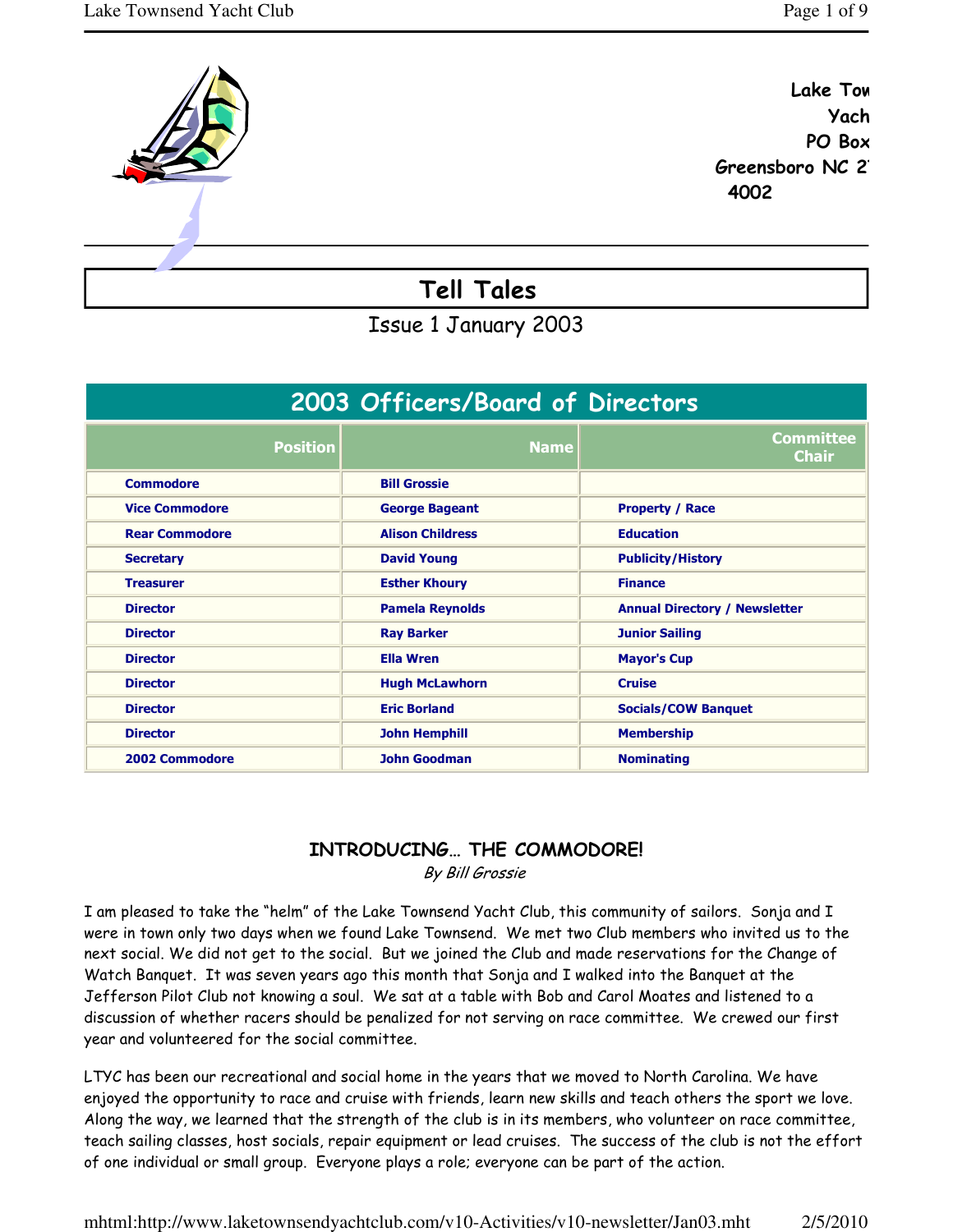#### HAPPY NEW YEAR!

From the Editor

Hello, my name is Pamela Reynolds, and I will be serving as the newsletter editor this year. Firstly, HAPPY NEW YEAR! Secondly, I would like to thank Phil Leonard, the previous editor, for his assistance in helping me become familiar with the process of creating a newsletter. His tips and advice have helped a great deal already. I'm very glad to hear that he will be staying around to continue his sailing activities with Lake Townsend Yacht Club. I appreciate Phil's encouragement to LTYC members

that you send me articles and events for future issues. I have been a member of LTYC since the summer of 2001, when I took the Beginners Sailing Class and have looked forward to the club newsletter each month since. Indeed, it is always refreshing to read articles sent in by club members, so please feel free to send in bits of trivia, trips, etc. to help spice up the newsletter. I've contacted the incoming officers and committee chairs in hopes of receiving regular updates and articles from them. I will need contributed articles from you by the 15<sup>th</sup> of each month. We strive to get the newsletter to you in advance of the first full weekend of the following month, which is race weekend. I would also like to extend a public word of thanks to David Young and Sandy Leonard who have graciously volunteered to continue assisting with the dispersing of the newsletter to members via email or postal mail each month. What a cooperative spirit I am witnessing!

#### 2003 MEMBERSHIP

By Pamela Reynolds

The New Year has arrived and so has the time to renew your Lake Townsend Yacht Club Membership, or join for the first time! The 2003 Membership Forms have been mailed. A membership enrollment form is also included with this newsletter. Be sure to include current names, postal and email addresses, phone and fax numbers, and the class and sail number of your boat, if you own one.

This up-to-date information will be helpful as we construct the 2003 LTYC Directory. Many thanks to Jere Woltz for his past work on the final draft of the Directory, which will help greatly as we move into this New Year. Pamela Reynolds, along with the help of LTYC members and officers who have already volunteered their assistance, will coordinate the drafting of the 2003 version. Esther Khoury and David Young and Sandy Leonard have worked together to keep the Board of Directors and LTYC members informed of all updated contact information.

Help support the cooperative spirit mentioned earlier in this newsletter by joining in on the fun! Learn what is required to become an instructor of sailing classes if you are not quite ready to lead one. Learn about racing rules and watch the action from the perfect vantage point by joining the race committee on a weekend as sailors ply their competitive skills. Meet new acquaintances and freshen friendships by helping club socials run smoothly. Learn the tools of the trade by assisting with maintenance and repair of LTYC equipment and boats. Build your sailing credentials – get certified! Choose from an array of other club activities to find that perfect fit for your sailing personality and needs. As the year progresses, continue to express newly discovered interests to LTYC Officers and Directors too!

#### U.S. SAILING ASSOCIATION

By Pamela Reynolds

You have the option of including dues for the U.S. Sailing Association with your LTYC membership dues. The U.S. Sailing Association works to promote and preserve the sport of sailing. The association assists in the development of community sailing programs so as to make sailing accessible to more people. It also trains sailors of all ages to become sailing instructors; trains and certifies judges and race officers; offers insurance programs for sailing organizations; and more. LTYC has a Club Membership in U.S. Sailing and participates in the Golden Anchor program. LTYC members who choose to join the U.S. Sailing Association get reduced rates on annual membership dues and a directory as a result! New adult members also can choose a one-year subscription to either Cruising World or Sailing World magazine; youths, to Junior Sailor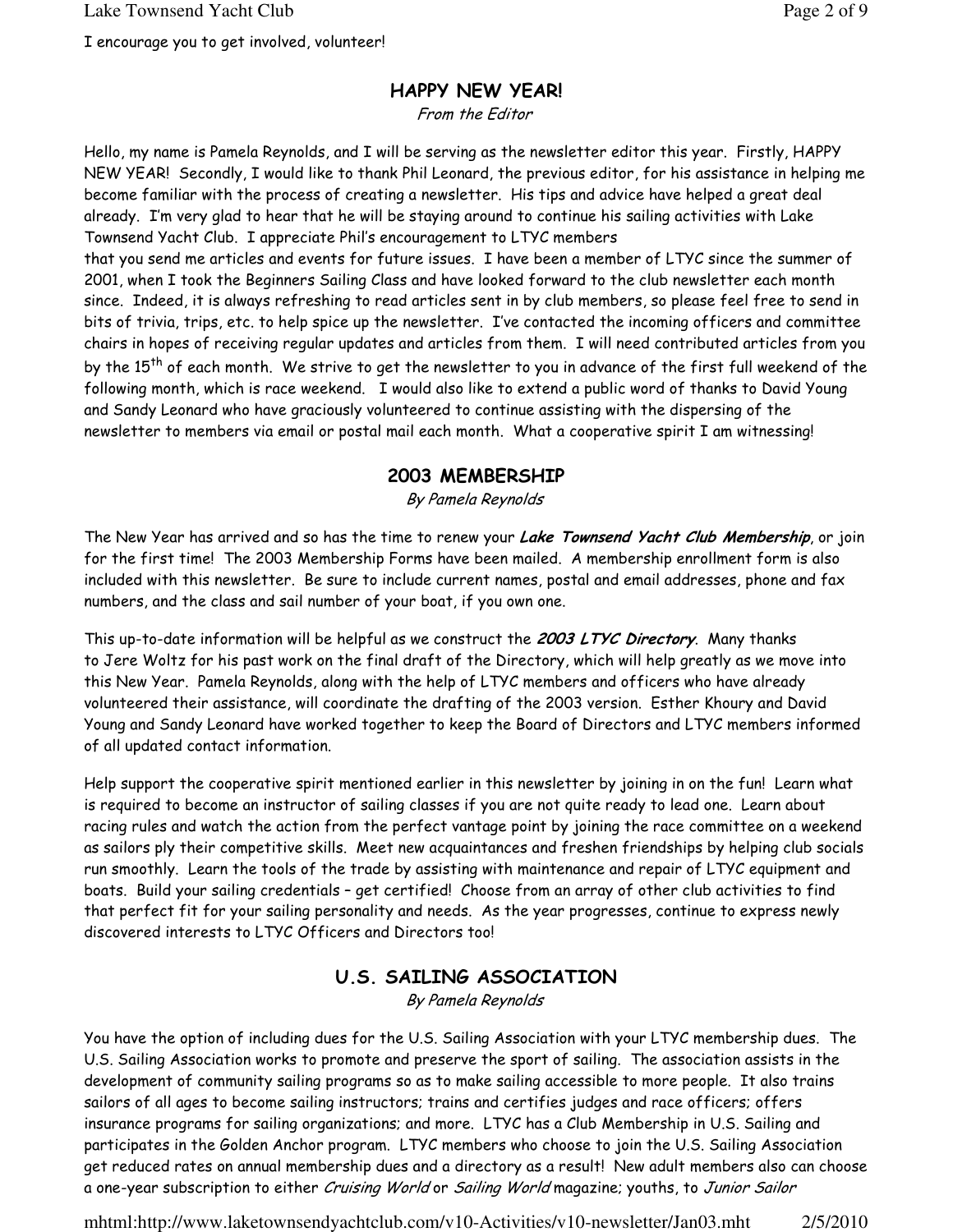#### Lake Townsend Yacht Club **Page 3 of 9** and  $P$  and  $P$  and  $P$  and  $P$  and  $P$  and  $P$  and  $P$  and  $P$  and  $P$  and  $P$  and  $P$  and  $P$  and  $P$  and  $P$  and  $P$  and  $P$  and  $P$  and  $P$  and  $P$  and  $P$  and  $P$  and  $P$  and  $P$

magazine. Also, choose between The Racing Rules of Sailing, which is updated every four years, or Safety Recommendations for Cruising Sailboats. Renewing members continue to receive new editions of the above publications they chose when they first joined. Get discounts on merchandise, publications, videos, safety gear, entry fees for regattas, discounts on yacht charters, and eligibility for U.S. Sailing National Championships. You also receive access to the members pages of the U.S. Sailing web site, and each family receives a membership number. The above information can be found at the web site for U.S. Sailing @ www.ussailing.org

#### POWERBOAT SYSTEM CLASS

By Jere Woltz

Lake Townsend Yacht Club will conduct three Powerboat System classes at Lake Townsend Marina. The dates for the classes are Saturday, March 22, Saturday, March 29, and Sunday, March 30. Each one-day, hands-on training class begins at 9:00 am and ends at 4:00 pm each day.

The class is designed for club members in their duties as Instructors and Race Support Boat Operators to exercise precision powerboat maneuvering techniques and have a thorough knowledge of how to use a powerboat to assist sailors in rescue procedures. The class will also cover basic understanding and maintenance of outboard motors and boats, VHF radio protocol, and launching, retrieving and storage of the club's equipment.

Each participant will be given a basic boating booklet several days prior to the class and asked to complete the study questions before arriving for class. This will let us review information rather than learn it, which leaves more time for boat operation and drills on the water.

Registration is required, since only eight (8) students per class can be accommodated. There is no fee for members of the club. Each student is to bring lunch and the basic boating booklet and must use a PFD (Personal Flotation Device or Life Jacket/Vest). Joleen and Eric Rasmussen, Tom Clark and Jere Woltz are scheduled to be the instructors.

Decide now if you wish to enroll in the class. Then contact Jere Woltz at jerewoltz@worldnet.att.net to get more details and/or enroll in a class.

## RACING – THE FROSTBITE SERIES

#### By George Bageant, Vice Commodore

The Frostbite series is well under way. The December races were "weathered out," but we had seven boats out for the January edition! January's weather was cold and breezy, just right for racing. With two months left to go in the series, it's time to get your boat ready and join us! Just thinking about the weather is the worst part. Once you're on the water and racing, it's just like July! (………..maybe?) See you on the water!

# FROSTBITE SERIES (continued)

#### By Bill Grossie, Commodore

After getting snowed out in December, the hearty sailors of winter were able to get back on the race course in January. Seven boats were on the starting line for the January Frostbite series. Although sunny, the wind (6-12 mph) cooled the temperature and required several layers of clothes.

Herb Bodman, with crew Eric Rasmussen, sailed away from the fleet on corrected time with David Young and Rudy Cordon nipping on their heels or transoms, as it were. The Race Committee struggled to get the Signal and mark boat out on the water. Dead batteries and reluctant motors were finally overcome and the races were able to start on time. Many thanks go to Bill Byrd, Jere Woltz, Tom Clark and Phil Leonard for getting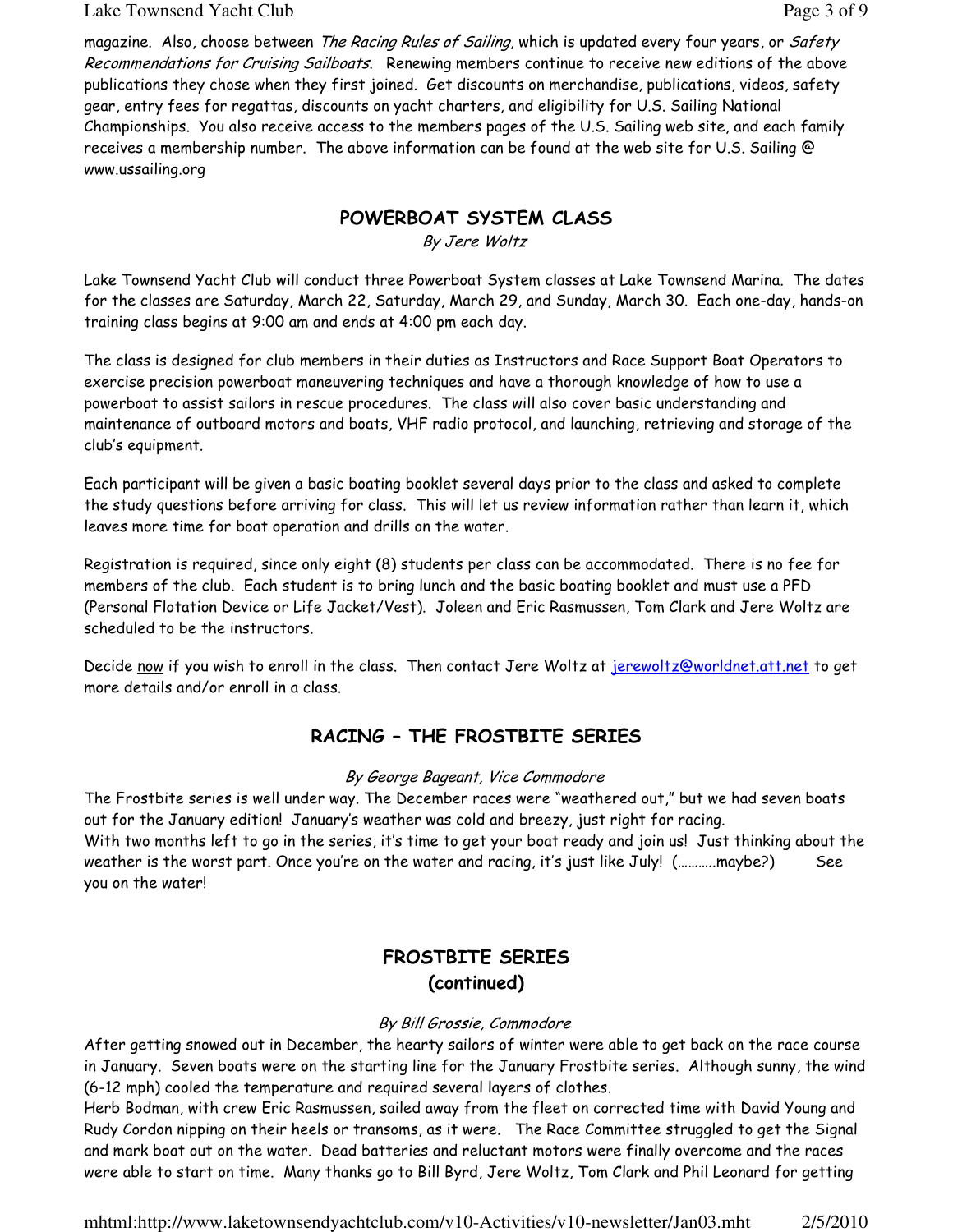## RADIOS

#### By Jere Woltz

The club has changed from CB radios to VHF radios on the race committee boats. In addition to the radios, the boats now have speakers for PA systems which can be used in the sailing classes as well as for making announcements from the signal boat, such as calling boats that are on the course side (OCS) of the starting line.

For those who have VHF radios, the race committee will monitor channel 71 for safety and emergency.

## JUNIOR SAILING

By Ray Barker

Planning is currently underway for our 2003 Junior Sailing Program. We're tentatively looking at a couple of sessions this summer, one in June and one in July. When the exact dates and registration fees are set, they'll be announced here in the newsletter. Also keep in mind the Racing Class offered April 28 - May 4. This is a great opportunity for our experienced junior sailors to prepare for this summer's racing series and get some hands-on experience with race management by serving on the race committee for the May races. The registration fee is \$25 for anyone 17 or younger. If you have any questions or suggestions for this year's program, please let me know. If you're a junior sailor who's completed a basic sailing course and are ready for some more advanced activities, I'd like to hear from you. Contact Ray at: rbarker56@yahoo.com or 282-6566.

# THE LITTLE RED BOOK

(Coming to Tell Tales in February)

#### Do you need to document your sailing credentials? Small boat sailors stay tuned!

## For Sale

American 14.6 Sailboat Fiberglass construction with anodized spars, Harkin blocks, fiberglass-weighted centerboard, kick up rudder, and Dacron sails, and galvanized trailer with mast stanchion can seat four adults. See the boat at: sailingsource.com/americansail/default.htm or call Randee Drake at 336 586-0181 or email kb4qqj@mindspring.com

\$1000.00

## For Sale

1984 Merit 22' Sloop rigged cruiser/racer. Double reefed main, jib, Genoa (150?), Marine VHF with masthead antenna, depth meter, knot log, & compass, Bow Pulpit, Stern Rails & lifelines,. Boarding ladder. Camper poptop hatch with canvas, Vee-berth, settee, dinette, porta-pottie, Custom cockpit cover, trailer, 6 HP outboard. Placed First in LTYC 2000 & 2001 Saturday & Sunday Summer Race Series. Good condition can be viewed on lot at Lake Townsend. Tom Clark (336) 584-5767.

## For Sale

MIRAGE 5.5……………………..

Good to excellent condition…..everything works….no surprises!!! 2 main sails, 1 working jib, 1 storm jib, all in good shape new halyards led back to the cockpit, set up for single handing. 2 new batteries….all electricals work. 3hp Johnson outboard…..has never let me down! Trailer in good condition with good tires and a spare set of tires and wheels.

Many more options included………………………..\$3,750

Contact…. George Bageant…(h) 336-629-2750, (b) 336-626-1966 or gbageant@hotmail.com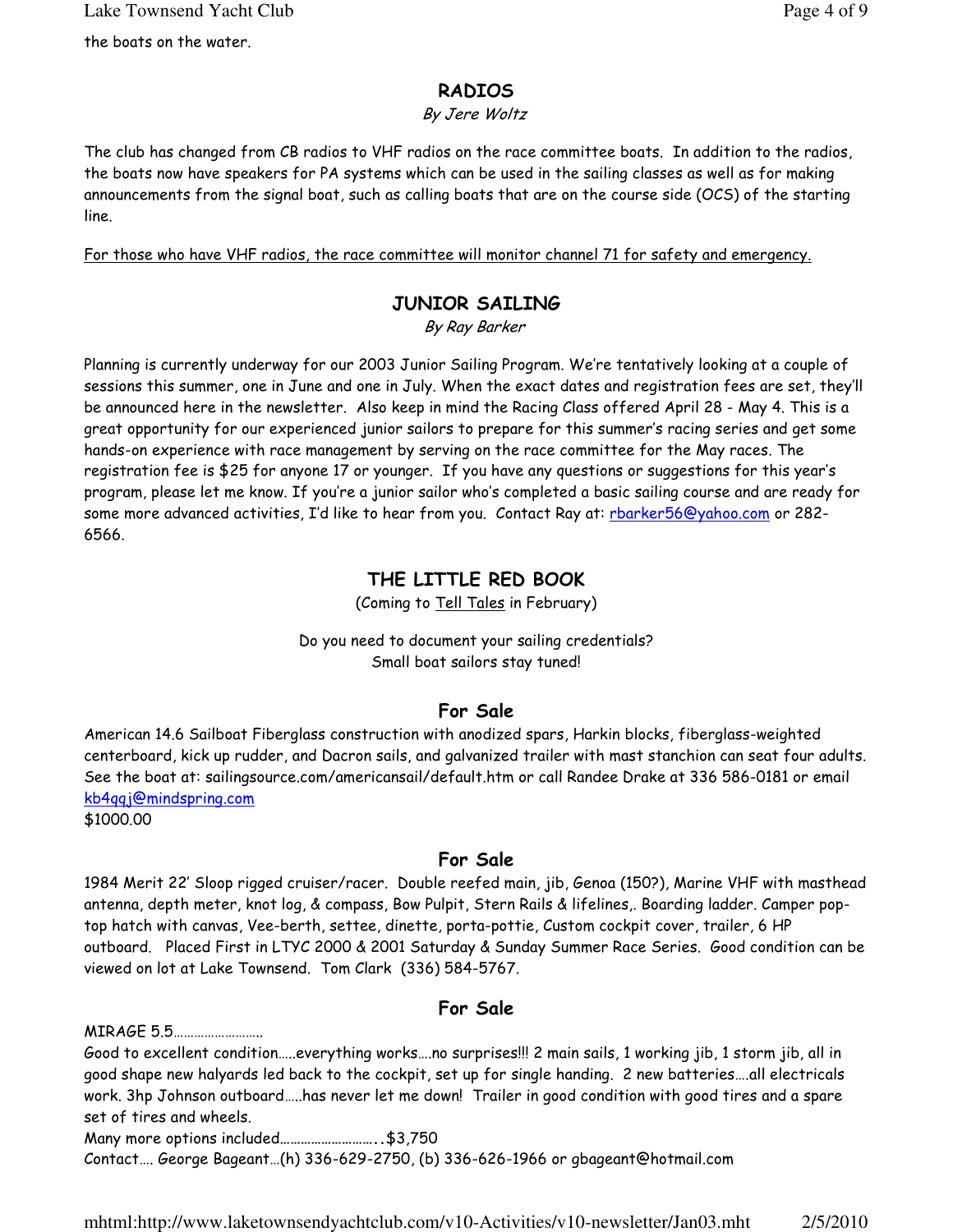#### For Sale

16' Mistral & Trailer North Sails, Swing keel & rudder, Compass Easy to Sail \$1,500.00 Call Dave Varsik 336 712-9668

#### For Sale

Hobie 16, Light Blue with Tequila main sail and white Jib. Black mesh Trampoline, Ariba hiking stick, dual trapeze, telecat wind indicator, carpeted side rails, galvanized trailer with boom box, many misc repair parts, and extras. \$900.00. Phil Leonard H 336 643-0913, W 800 948-0827

Email pleonard@emorywilson.com, or cpleonard@msn.com

#### Looking to Buy!

Looking to buy a Flying Scot, in good to very good condition. Call Phil Leonard: W 800 948-0827, H 336 643-0913.

## Lake Townsend Yacht Club Help Lines

| Commodore:              | <b>Bill Grossie</b>              |                  |
|-------------------------|----------------------------------|------------------|
|                         | 336 643-1730 R                   |                  |
|                         | wgrossie@infi.net                |                  |
| Races:                  | <b>George Bageant</b>            |                  |
|                         | 336 629-2750 R                   |                  |
|                         | 336 626-1966 B                   |                  |
|                         | gbageant@hotmail.com             |                  |
| <b>Sailing Classes:</b> | <b>Allison Childress</b>         |                  |
|                         | <u>croneb@guilford.k12.nc.us</u> | 336 574-0885     |
| Cruising:               | <b>Hugh McLawhorn</b>            |                  |
|                         | 336 627-0056 R                   |                  |
|                         | footinpa@hotmail.com             |                  |
|                         | kmmclawhorn@netscape.net         |                  |
| <b>Membership:</b>      | <b>John Hemphill</b>             |                  |
|                         | 336 449-9229 R                   |                  |
|                         | hemphillj@gborocollege.edu       |                  |
| Newsletter:             | <b>Pamela Reynolds</b>           |                  |
|                         | 336 856-2908 R                   |                  |
|                         |                                  | pfcr4201@aol.com |
| Social:                 | <b>Eric Borland</b>              |                  |
|                         | 336 342-6230 R                   |                  |
|                         | <u>bkrguy@earthlink.net</u>      |                  |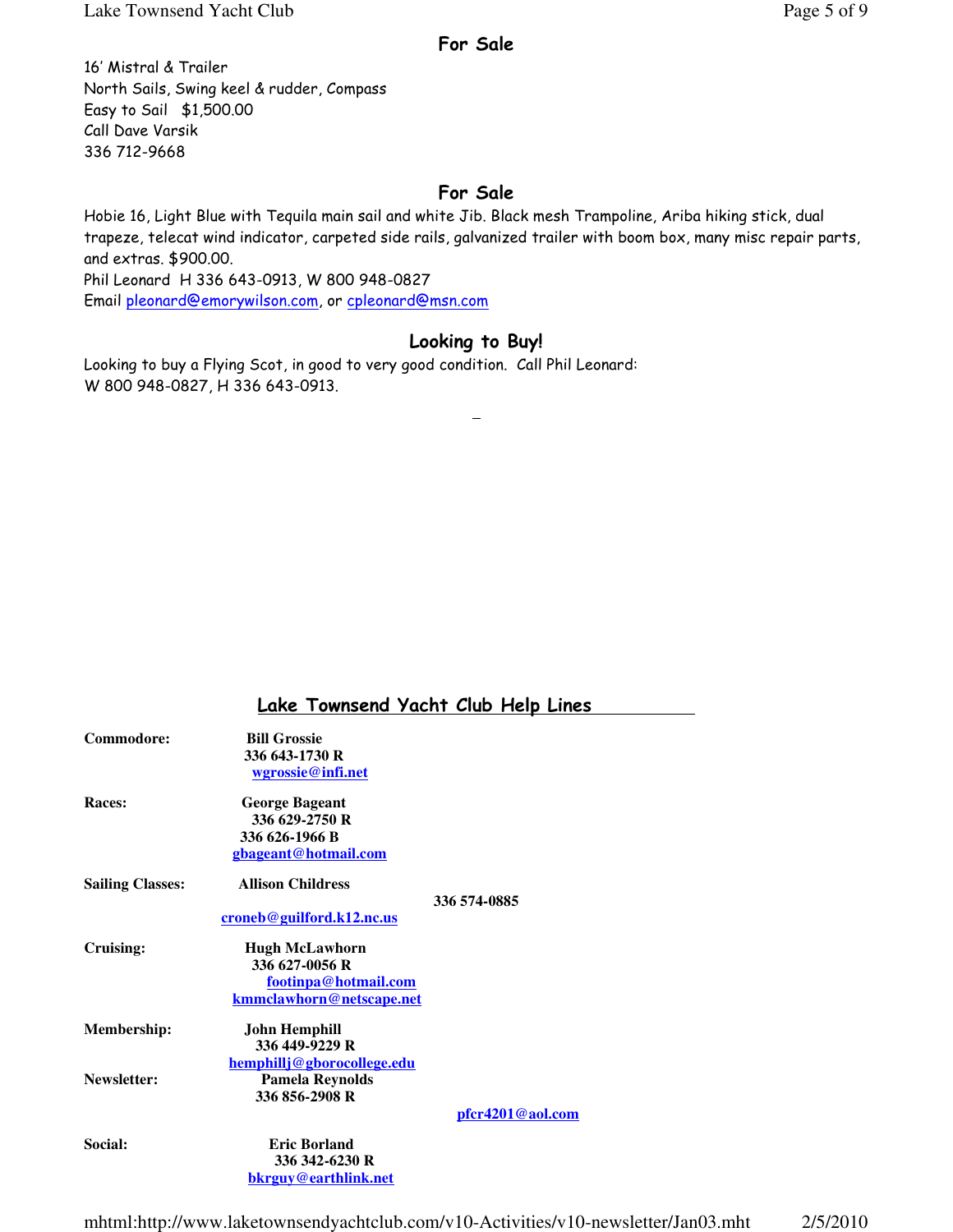Lake Townsend Yacht Club Page 6 of 9

**LTYC Website:** www.greensboro.com/ltyc<br>
SAYRA Website: www.sayra-sailing.org **SAYRA Website: www.sayra-sailing.org (South Atlantic Yacht Racing Association) U.S. Sailing Association Website: www.ussailing.org**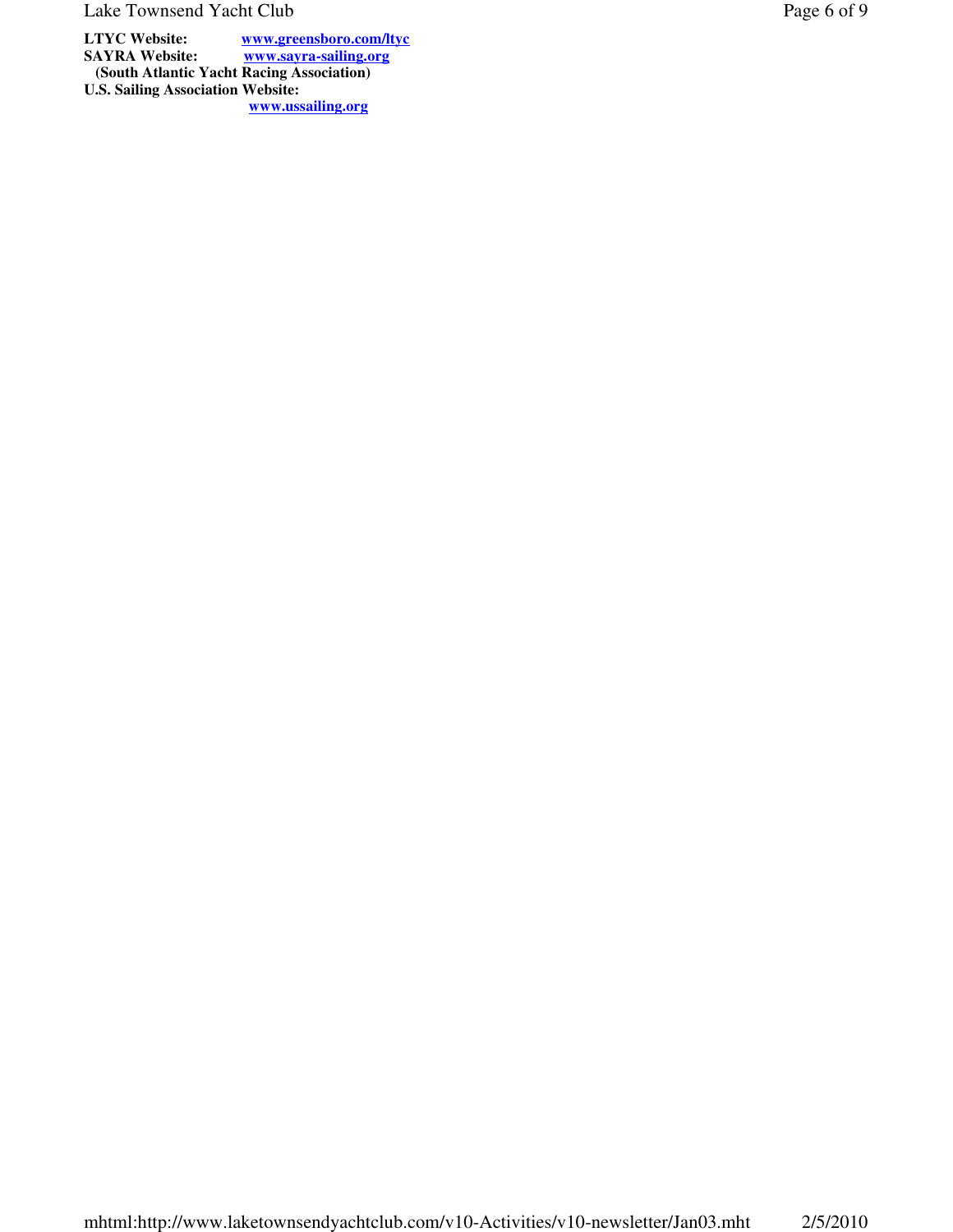# Schedule of LTYC Events

| <b>EVENT</b>                | <b>DATE</b>      | <b>TIME</b>     | <b>LOCATION</b>          |  |  |  |  |  |  |
|-----------------------------|------------------|-----------------|--------------------------|--|--|--|--|--|--|
| Frostbite Series Races      | Feb <sub>1</sub> | 11:00 a.m.      | Lake Townsend Marina     |  |  |  |  |  |  |
| B.O.D. Meeting              | Feb 6            | 1745 hrs        | Benjamin Parkway Library |  |  |  |  |  |  |
|                             |                  |                 |                          |  |  |  |  |  |  |
| Frostbite Series Races      | March 1          | 11:00 a.m.      | Lake Townsend Marina     |  |  |  |  |  |  |
| B.O.D. Meeting              | March 6          | 1745 hrs        | Benjamin Parkway Library |  |  |  |  |  |  |
| Power Boat Classes          | March 22, 29, 30 | 9 a.m. - 4 p.m. | Lake Townsend Marina     |  |  |  |  |  |  |
| (Choose one date to attend) |                  |                 | Registration reguired    |  |  |  |  |  |  |

#### The 2002-03 Frostbite Series

| <b>BOAT</b>                                                                                                                                                                         | Sail No.                                           | <b>Skipper</b>                                                                                                       | Total<br><b>Pnts</b>                 | Jan #1                         | Jan #2                                       | Feb #1 | Feb $#2$ | <b>Mar #1</b> | <b>Mar #2</b> |
|-------------------------------------------------------------------------------------------------------------------------------------------------------------------------------------|----------------------------------------------------|----------------------------------------------------------------------------------------------------------------------|--------------------------------------|--------------------------------|----------------------------------------------|--------|----------|---------------|---------------|
| TNZ <sub>16</sub><br>CAP142<br><b>FSCT</b><br><b>FSCT</b><br>NPT <sub>17</sub><br>SJ-212<br><b>FSCT</b>                                                                             | 1146<br>4645<br>801<br>4043<br>205<br>1008<br>2252 | Bodman, Herb<br>Cordon, Rudy<br>Delaney, Mike<br>Hemphill, John<br>Johnson, George<br>Thierer, David<br>Young, David | 18<br>12<br>6<br>12<br>7<br>12<br>15 | 9<br>8<br>5<br>4<br>$\,6$<br>7 | 9<br>4<br>5<br>$\overline{7}$<br>3<br>6<br>8 |        |          |               |               |
| Race Committee:<br><b>Bill Grossie</b><br>Jere Woltz<br>Phil Leonard<br>George Bageant Recorder<br>Tom Clark<br>John Goodman<br><b>Bill Byrd</b><br>Joleen Rasmussen<br>Young Amber |                                                    | <b>PRO</b><br>Timer<br>Flags<br><b>Safety Boat</b><br><b>Safety Boat</b><br>Mechanic<br>Observer<br>Observer         |                                      |                                |                                              |        |          |               |               |

# Additional Local, State, National & International Events

| <b>EVENT</b>                                                                                | DATE/           | <b>LOCATION</b>                               | <b>DESCRIPTION</b>                                                                                                                                   |
|---------------------------------------------------------------------------------------------|-----------------|-----------------------------------------------|------------------------------------------------------------------------------------------------------------------------------------------------------|
|                                                                                             | <b>TIME</b>     |                                               |                                                                                                                                                      |
| outh Atlantic Yacht Racing<br>:iation (SAYRA) Annual Meeting<br>ttp://www.sayra-sailing.org | $Feb 7 - 9$     | Adams Mark Hotel,<br>Columbia, SC             | SAYRA is a member of U.S. Sailing. There is a<br>deadline for registration.                                                                          |
| Sailing's Annual National Sailing<br>Programs Symposium<br>w.ussailing.org/training/nsps    | $Feb 5 - 9$     | Loews Annapolis Hotel,<br>Annapolis, Maryland | For anyone involved in organizing or operating a<br>sailing or powerboating program. Resources in<br>instruction, program operation, equipment, etc. |
| Sailing Training Program Small<br>sailing Level 1 Instructor Course                         | May 30 - June 2 | Duck, NC                                      | Course approved by the U.S. Coast Guard and<br>National Association of State Boating Law                                                             |
| 1://www.ussailing.org (Click on<br>"Education")                                             | May 15 - May 18 | Norfolk, VA                                   | Administrators. Learn on-the-water group<br>management and instruction techniques. There<br>are required prerequisites.                              |

#### Dear Members,

 Use this form to renew your family membership in the Lake Townsend Yacht Club and indicate the ways you would like to participate in club activities in 2003. The success of our club depends on member participation. Please do your part to ensure Lake Townsend Yacht Club continues to offer a variety of activities and events that will appeal to the growing number of people who enjoy sailing in our area.

 Teaching sailing classes in the summer and running a competitive race series are core activities sponsored by Lake Townsend Yacht Club. The sailing classes serve to introduce more people to the fun of sailing, and racing helps our members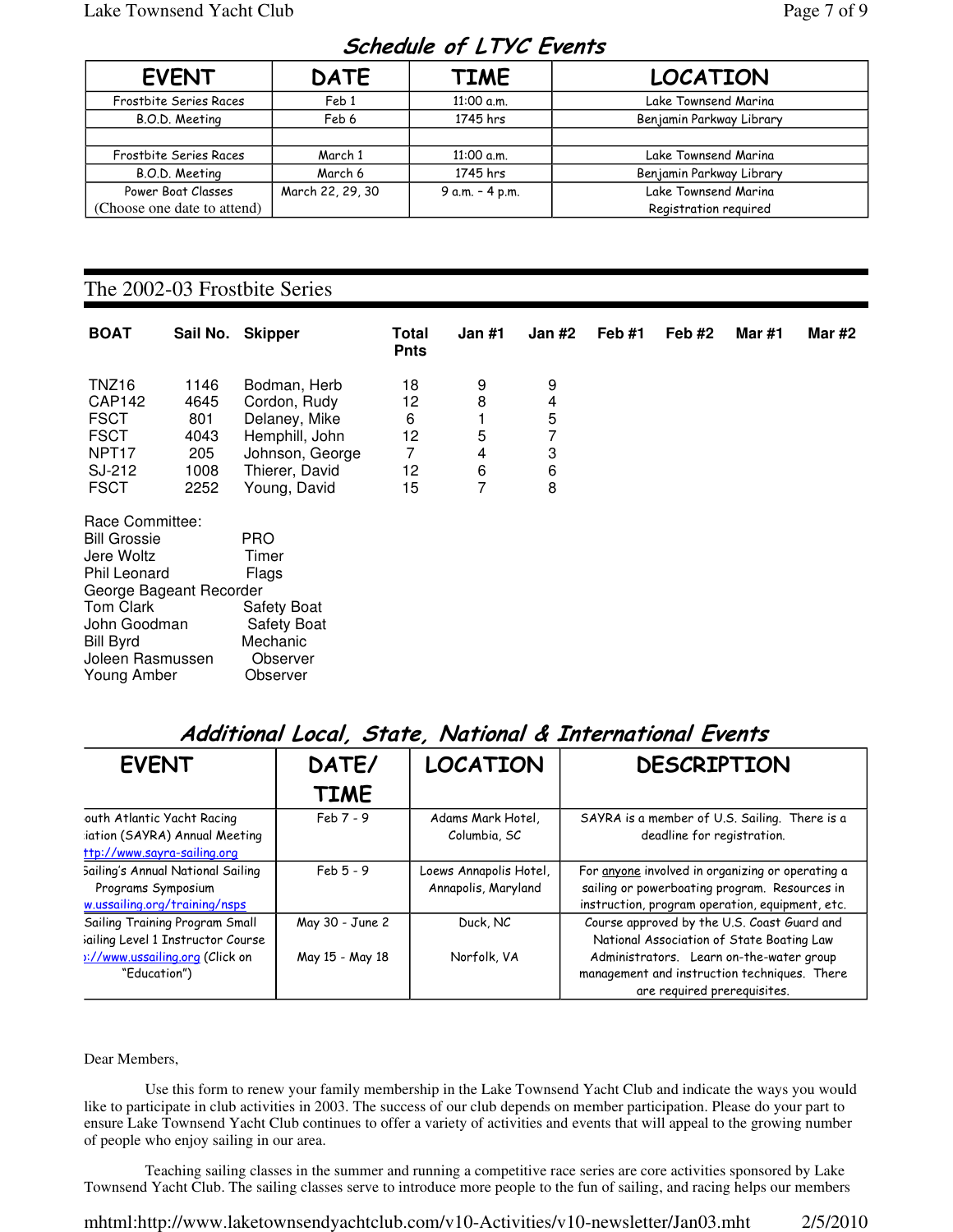#### Lake Townsend Yacht Club **Page 8** of 9

hone their sailing skills. The Board of Directors especially encourages all members to assist in these two areas by signing up (on the back of this sheet) for preferred times to teach (or assist a lead teacher in) a sailing class *and* to serve on race committee for one weekend of the summer race series.

 To distribute responsibility for race committee evenly throughout the club, the Board suggests the following schedule for our various fleets to serve on race committee during the summer series:

**April** Isotopes **Aug**. Tanzers **May** Monohull Handicap – Green Fleet **Sept**. Flying Scots **July** Monohulls Handicap – White Fleet **Oct.** Multihull Handicap and Monohull Handicap If you have a conflict with the time your fleet will be on race committee, you can make arrangements to fill in for someone else in a different month.

 Please complete both sides of this form and return it to the above address by January 1, 2003. If you have an e-mail address, please write it legibly. Use of e-mail can help the club save money on newsletter mailing costs in the next year. Thank you for your help in making Lake Townsend Yacht Club a great club for everyone.

Sincerely,

Bill Grossie Commodore, 2003

#### **PLEASE COMPLETE BOTH SIDES OF THE PAGE**

| 2003 Membership Form<br><b>Annual Family Membership -- \$50</b><br>Option to include US Sailing Dues with LTYC Membership -- \$90 (LTYC - \$50 + US Sail - \$40)<br>Please Type or Print Clearly |                                                                                                                                                  |                       |  |  |  |  |
|--------------------------------------------------------------------------------------------------------------------------------------------------------------------------------------------------|--------------------------------------------------------------------------------------------------------------------------------------------------|-----------------------|--|--|--|--|
|                                                                                                                                                                                                  |                                                                                                                                                  |                       |  |  |  |  |
|                                                                                                                                                                                                  |                                                                                                                                                  |                       |  |  |  |  |
|                                                                                                                                                                                                  |                                                                                                                                                  | $City, State, Zip \_$ |  |  |  |  |
|                                                                                                                                                                                                  |                                                                                                                                                  |                       |  |  |  |  |
|                                                                                                                                                                                                  |                                                                                                                                                  |                       |  |  |  |  |
|                                                                                                                                                                                                  |                                                                                                                                                  |                       |  |  |  |  |
|                                                                                                                                                                                                  |                                                                                                                                                  |                       |  |  |  |  |
|                                                                                                                                                                                                  | Make checks for \$50 or \$90, payable to Lake Townsend Yacht Club<br>Mail to: P O Box 4002, Greensboro, NC 27404-4002<br>Due by: January 1, 2003 |                       |  |  |  |  |

#### **Sailing Classes**

Please sign up to teach, or to assist a lead instructor, in one of the following Learn to Sail classes. Classes meet on Monday, Tuesday, Wednesday, Thursday, Friday, Saturday, and the following Monday & Tuesday at the Lake Townsend Marina from 5:30 PM to closing on weekdays, and from 9:00 AM to noon on Saturdays.

| <b>Dates of Classes</b>                        | <b>Lead Instructor</b><br>(Experienced) | <b>Assistant Instructor</b><br>(Novice) |
|------------------------------------------------|-----------------------------------------|-----------------------------------------|
| <b>Racing Fundamentals</b><br>April 28 - May 4 |                                         |                                         |
| Learn to Sail<br>May 5 - 13                    |                                         |                                         |
| Learn to Sail<br>May 19 - 27                   |                                         |                                         |
| Learn to Sail<br>June 9 - 17                   |                                         |                                         |
| Learn to Sail<br>June $23 -$ July 1            |                                         |                                         |
| Learn to Sail                                  |                                         |                                         |